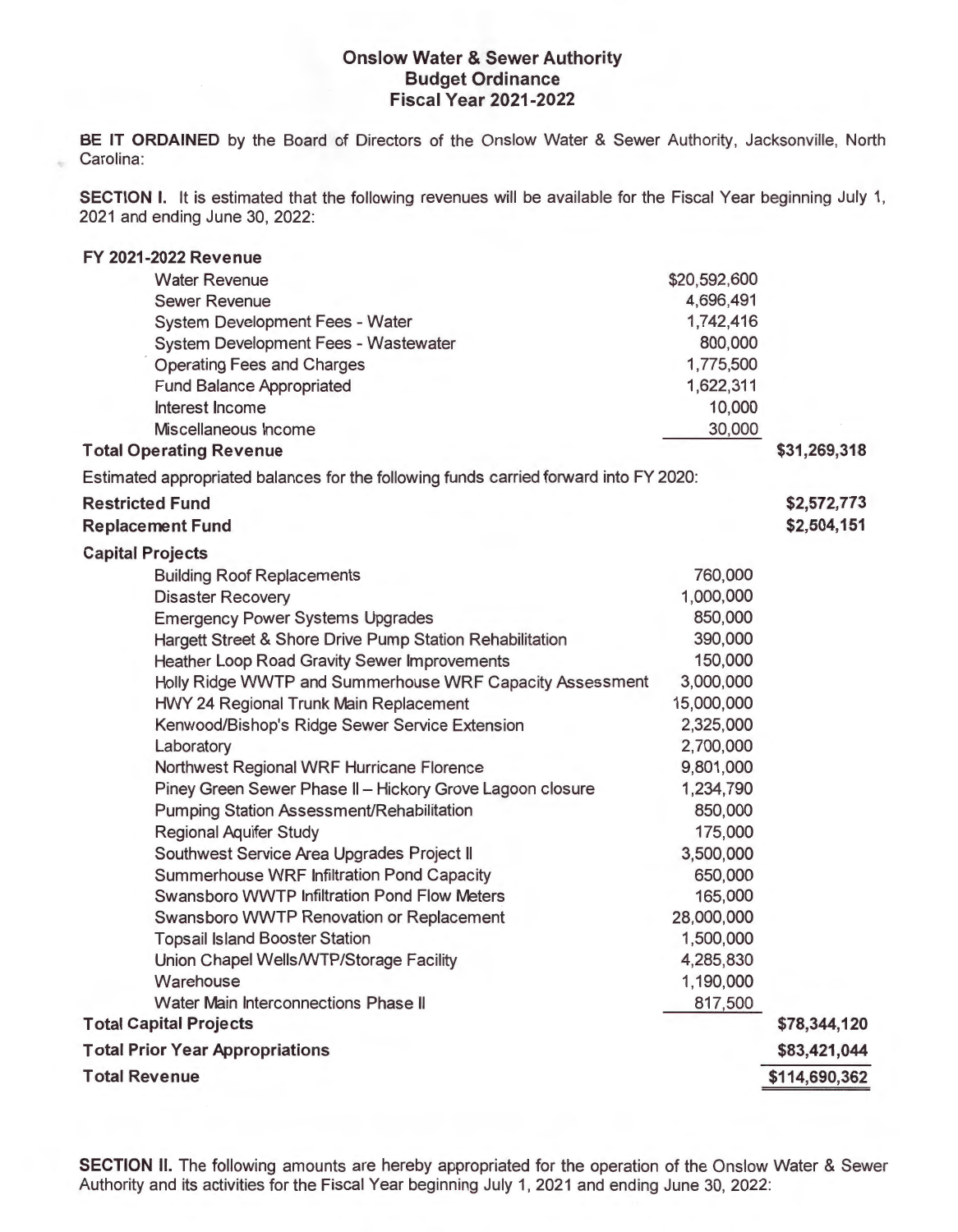| <b>Operating Fund</b>                                     |             |               |
|-----------------------------------------------------------|-------------|---------------|
| <b>Administrative Departments</b>                         | \$8,913,480 |               |
| <b>Operations Departments</b>                             | 14,039,948  |               |
| <b>Transfer to Capital Projects</b>                       | 2,474,207   |               |
| <b>Debt Service</b>                                       | 5,841,683   |               |
| <b>Total Operating Revenue</b>                            |             | \$31,269,318  |
| <b>Restricted Fund</b>                                    |             | \$2,572,773   |
| <b>Replacement Fund</b>                                   |             | \$2,504,151   |
| <b>Capital Projects</b>                                   |             |               |
| <b>Building Roof Replacements</b>                         | 760,000     |               |
| <b>Disaster Recovery</b>                                  | 1,000,000   |               |
| <b>Emergency Power Systems Upgrades</b>                   | 850,000     |               |
| Hargett Street & Shore Drive Pump Station Rehabilitation  | 390,000     |               |
| Heather Loop Road Gravity Sewer Improvements              | 150,000     |               |
| Holly Ridge WWTP and Summerhouse WRF Capacity Assessment  | 3,000,000   |               |
| <b>HWY 24 Regional Trunk Main Replacement</b>             | 15,000,000  |               |
| Kenwood/Bishop's Ridge Sewer Service Extension            | 2,325,000   |               |
| Laboratory                                                | 2,700,000   |               |
| Northwest Regional WRF Hurricane Florence                 | 9,801,000   |               |
| Piney Green Sewer Phase II - Hickory Grove Lagoon closure | 1,234,790   |               |
| <b>Pumping Station Assessment/Rehabilitation</b>          | 850,000     |               |
| <b>Regional Aquifer Study</b>                             | 175,000     |               |
| Southwest Service Area Upgrades Project II                | 3,500,000   |               |
| Summerhouse WRF Infiltration Pond Capacity                | 650,000     |               |
| Swansboro WWTP Infiltration Pond Flow Meters              | 165,000     |               |
| Swansboro WWTP Renovation or Replacement                  | 28,000,000  |               |
| <b>Topsail Island Booster Station</b>                     | 1,500,000   |               |
| Union Chapel Wells/WTP/Storage Facility                   | 4,285,830   |               |
| Warehouse                                                 | 1,190,000   |               |
| Water Main Interconnections Phase II                      | 817,500     |               |
| <b>Total Capital Projects</b>                             |             | \$78,344,120  |
| <b>Total Appropriations</b>                               |             | \$114,690,362 |

**SECTION III.** The CEO/Executive Director (Budget Officer) is hereby authorized to transfer appropriations as contained in the line item budget accounts under the following conditions:

- A. Budget Officer may transfer funds between line item expenditures within a division or department as long as the original operating or capital project fund appropriation amount is not changed.
- B. Budget Officer may transfer funds between divisions as long as the original fund appropriation amount is not changed. An official report of any transfers must be made to the Board of Directors at its next regular meeting following any transfers.
- C. Budget Officer may not transfer any amounts between funds, except as approved by the Board of Directors by an amendment to the Budget Ordinance.
- D. Budget Officer shall at each regular Board Meeting provide a line item Budget Revenue and Summary Expenditure report showing the prior month's fiscal activity and, in a form, so prescribed and accepted by the Board of Directors.
- E. Budget Officer may authorize and execute purchases, contract change orders and contracts for services not to exceed the dollar thresholds set forth in the North Carolina Public Contracting Statutes for any one purchase, change order or service contract without the prior approval of the Board of Directors.
- F. Budget Officer shall require ONWASA match 401K contributions for each 401K contributing employee; ONWASA match shall not exceed 3%.
- G. Budget Officer shall require ONWASA contribute a 1% COLA effective the pay date of July 16, 2021.